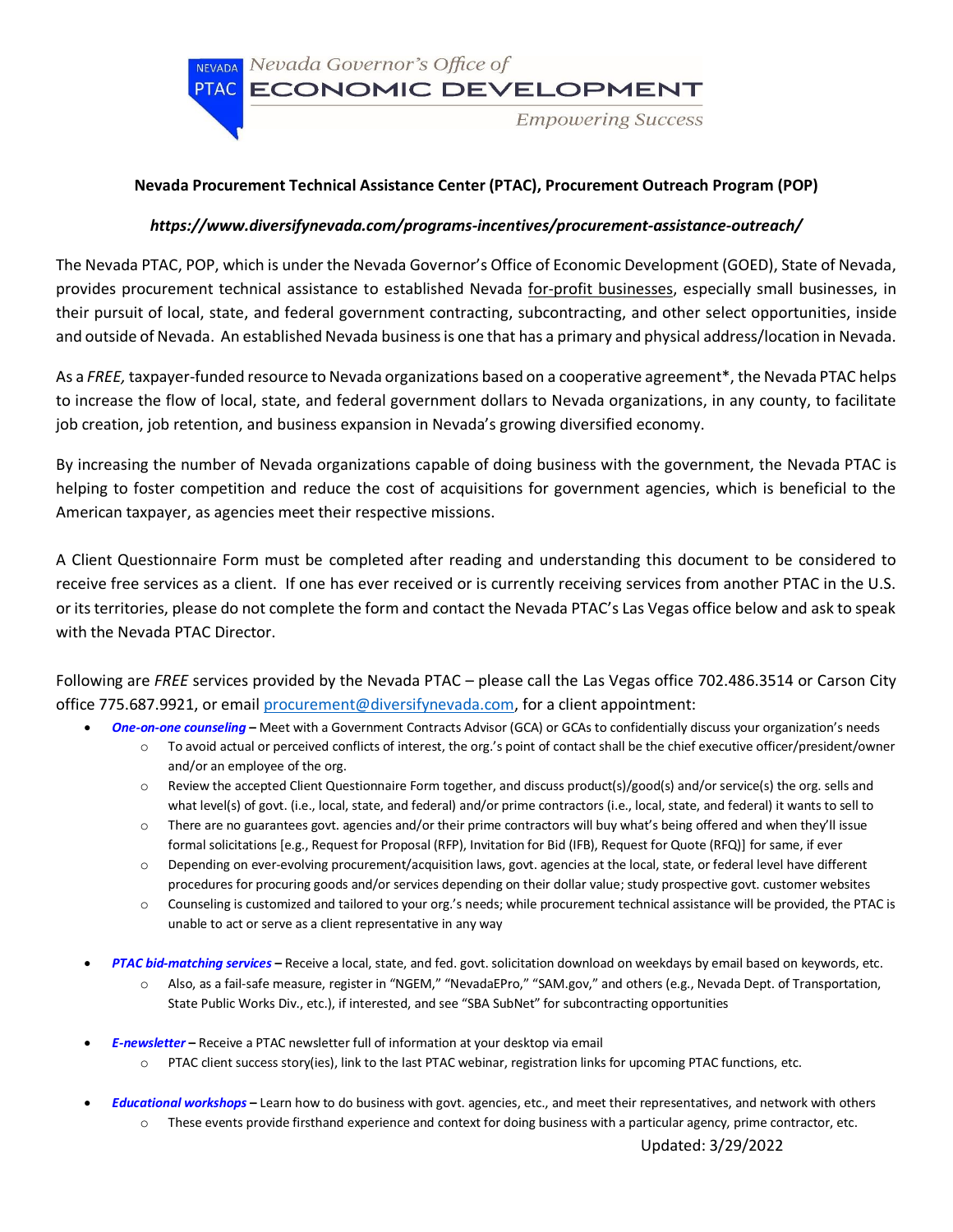- *Educational webinars* **–** Learn from and interact with PTAC personnel or special guests on a variety of govt. contracting-related topics o These functions provide specific information on many types of govt. contracting areas
- *Networking events* **–** Uncover opportunities with govt. agencies, prime contractors, and others, and meet PTAC resource partners o Grow your professional network, market your business, and share your business card and capabilities statement
- *Matchmaker events* **–** At one event, meet with procuring entities, the PTAC and its resource partners, and others o Share your brief elevator/marketing pitch and how what the business sells can help to solve problems and meet govt. missions
- *Capabilities statement* **–** Receive constructive feedback on your final draft of your capabilities statement marketing document  $\circ$  The PTAC can share what should be included in the document, and can share a sample document approved for sharing
- *Walkthroughs* **–** Obtain help with certain system registrations (e.g., "SAM.gov") and/or understanding business certification criteria o Regarding certifications, discuss existing ones and those of interest; some are tied to set-aside and sole source procurements
- *Getting on a GSA schedule* **–** Determine whether pursuing a federal level U.S. General Services Administration (GSA) schedule multiple award contract makes sense
	- o Understand the various business requirements, etc., and the eventual responsibility to market to one or more govt. agencies
- *SBIR Program and STTR Program* **–** Find out about federal level Small Business Innovation Research (SBIR) program contract or grant opportunities, and Small Business Technology Transfer (STTR) program contract or grant opportunities
	- o Certain federal govt. agencies only award contracts, while others only award grants
- *Other DoD-Funded Instruments, OTs* **–** Learn about federal level other U.S. Department of Defense (DoD)-funded instrument business opportunities, Other Transactions (OTs), which are not subject to the Federal Acquisition Regulation (FAR)
	- o DoD agencies are involved in awarding OTs, and resource partners such as AFWERX Vegas helps to identify funding sources
- *Cybersecurity for DoD* **–** Find out about information the PTAC is aware of regarding DoD cybersecurity for purposes of protecting covered defense information or controlled unclassified information under DoD contracts
	- o This is a highly-critical area for the DoD and national security
- *DoD's Mentor-Protégé Program* **–** Learn about how the DoD's Mentor-Protégé Program can benefit a small business partnered with a large company
	- $\circ$  Typically eligible small businesses are able to expand their company footprint in the defense industrial base
- *Pre-solicitation assistance* **–** The PTAC will stress responding to govt. or prime contractor pre-solicitation issuances such as a Request for Information (RFI) or a Sources Sought Notice, in order to influence the future govt. procurement
	- o Respond to them to help shape the govt.'s requirements/needs and the govt.'s procurement strategy (e.g., set-aside, etc.)
- *Solicitation assistance* **–** After a client studies and reads a solicitation and any amendments, the PTAC can provide full-text clauses of byreference clauses, "mil specs," "mil standards," etc., and, depending, help to educate about what certain govt. language means
	- o PTAC can also advise on next steps when language in a solicitation isn't clearly written and is subject to multiple interpretations
- *Proposal reviews* **–** With the exception of cost or price reviews, and within a reasonable timeframe, the PTAC can review a client's final draft or similar high-quality draft of its proposal to assess if the proposal follows all solicitation instructions, etc.
	- o For section reviews that may be outside of govt. procurement-related technical assistance such as commercialization plans for the SBIR program proposals or STTR program proposals, the PTAC can refer clients to a resource partner(s) for help
- *Contract issues* **–** The PTAC will attempt to provide advice in the event contract issues surface relative to: invoicing for payment, nonpayment, potential for a late delivery of a contract deliverable, a govt. customer is late in providing govt.-furnished property, etc.
	- o The PTAC wants clients to perform successfully under govt. contracts, subcontracts, etc., and uphold professional reputations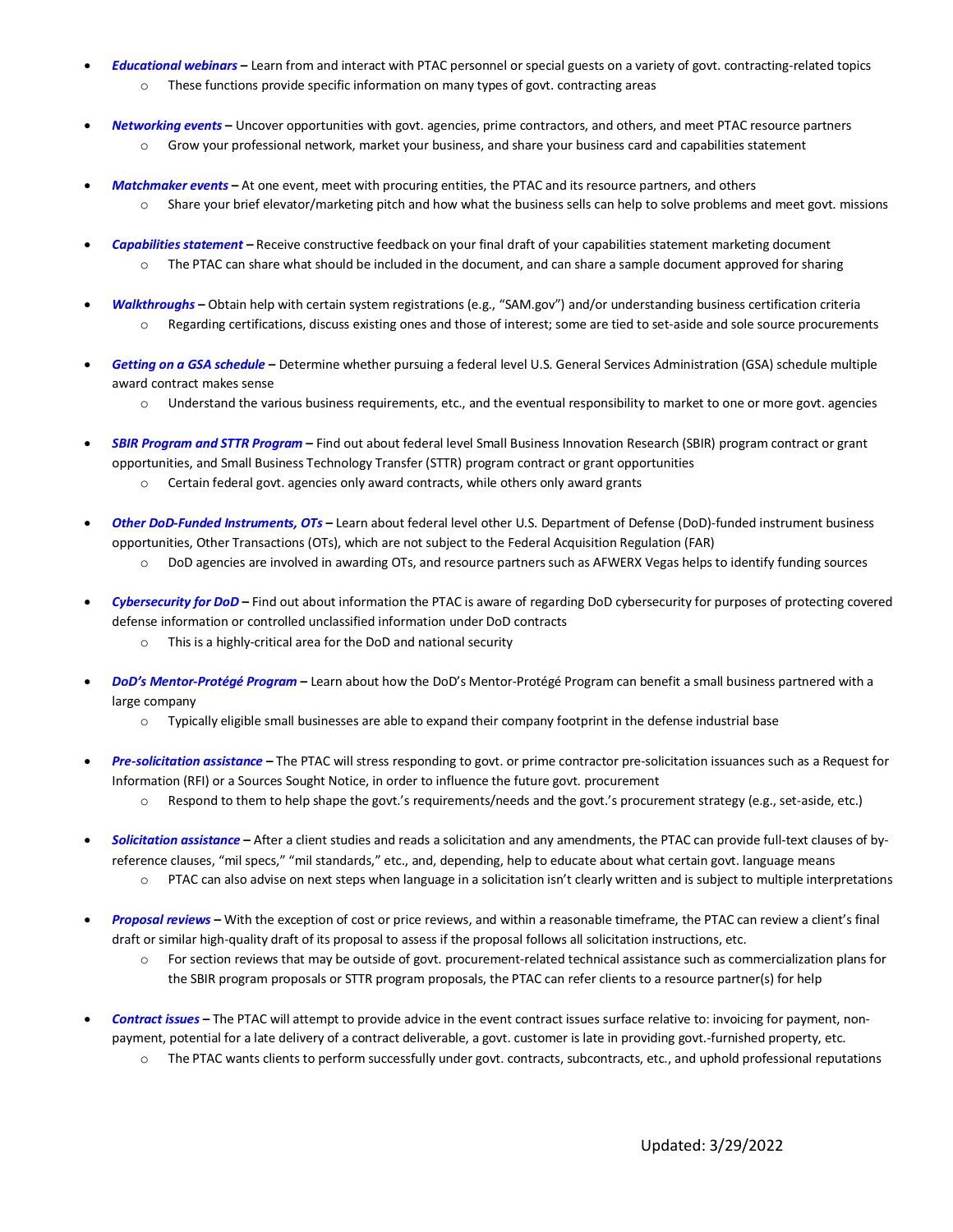- *PTAC Resource Partners* **–** While the PTAC helps its clients by providing govt. procurement-related technical assistance to understand procurement laws, procedures, processes, etc., the PTAC is not a subject matter expert in your particular industry
	- o In the event the PTAC is unable to assist your org. in a specific area, the org. will be referred to a resource partner(s) for help o

\*This procurement technical assistance center is funded in part through a cooperative agreement with the Defense Logistics Agency.

---

*Also, please refer to the next page for Frequently Asked Questions (FAQs).*